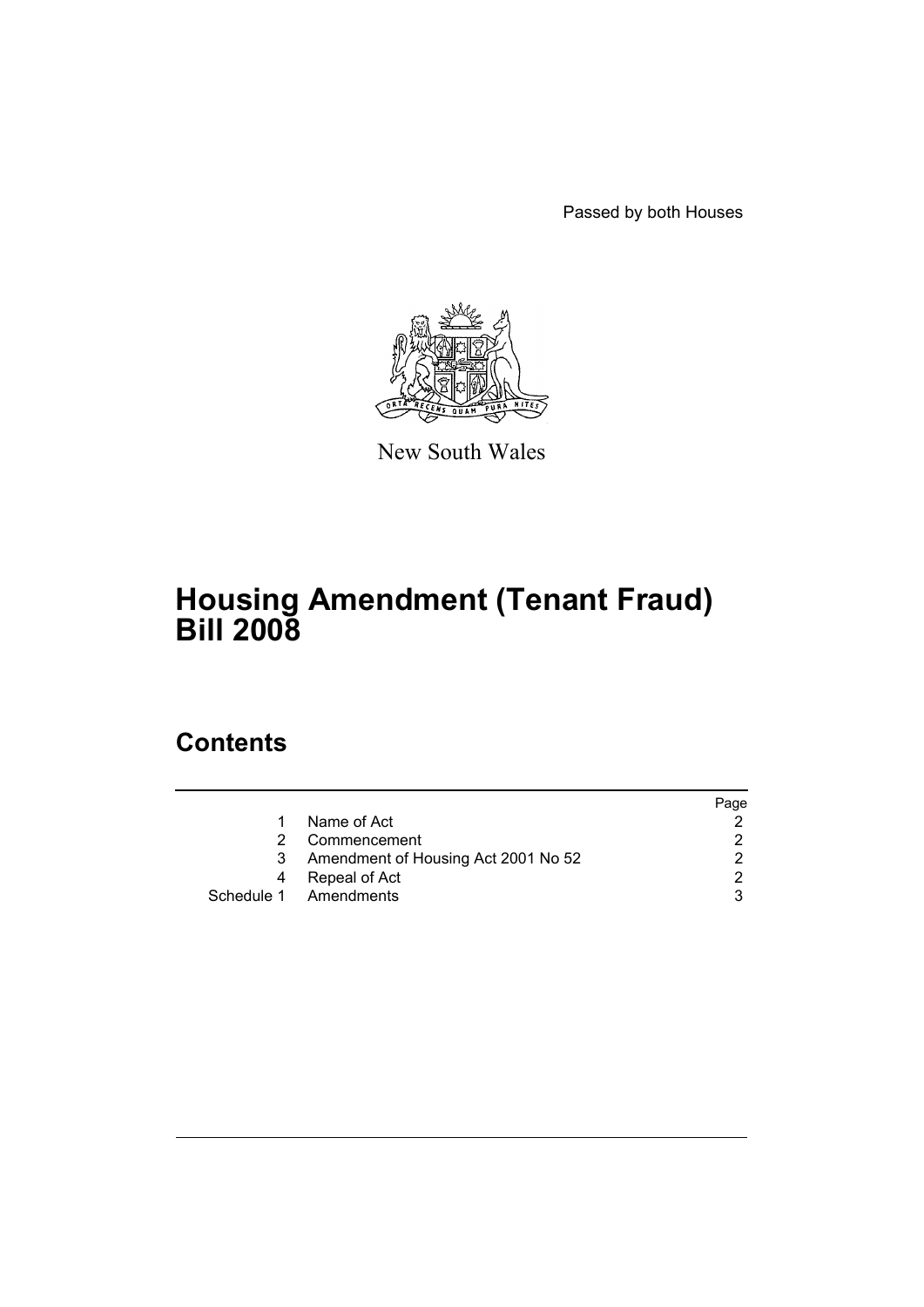*I certify that this public bill, which originated in the Legislative Assembly, has finally passed the Legislative Council and the Legislative Assembly of New South Wales.*

> *Clerk of the Legislative Assembly. Legislative Assembly, Sydney, , 2008*



New South Wales

# **Housing Amendment (Tenant Fraud) Bill 2008**

Act No , 2008

An Act to amend the *Housing Act 2001* with respect to tenant fraud; and for other purposes.

*I have examined this bill and find it to correspond in all respects with the bill as finally passed by both Houses.*

*Assistant Speaker of the Legislative Assembly.*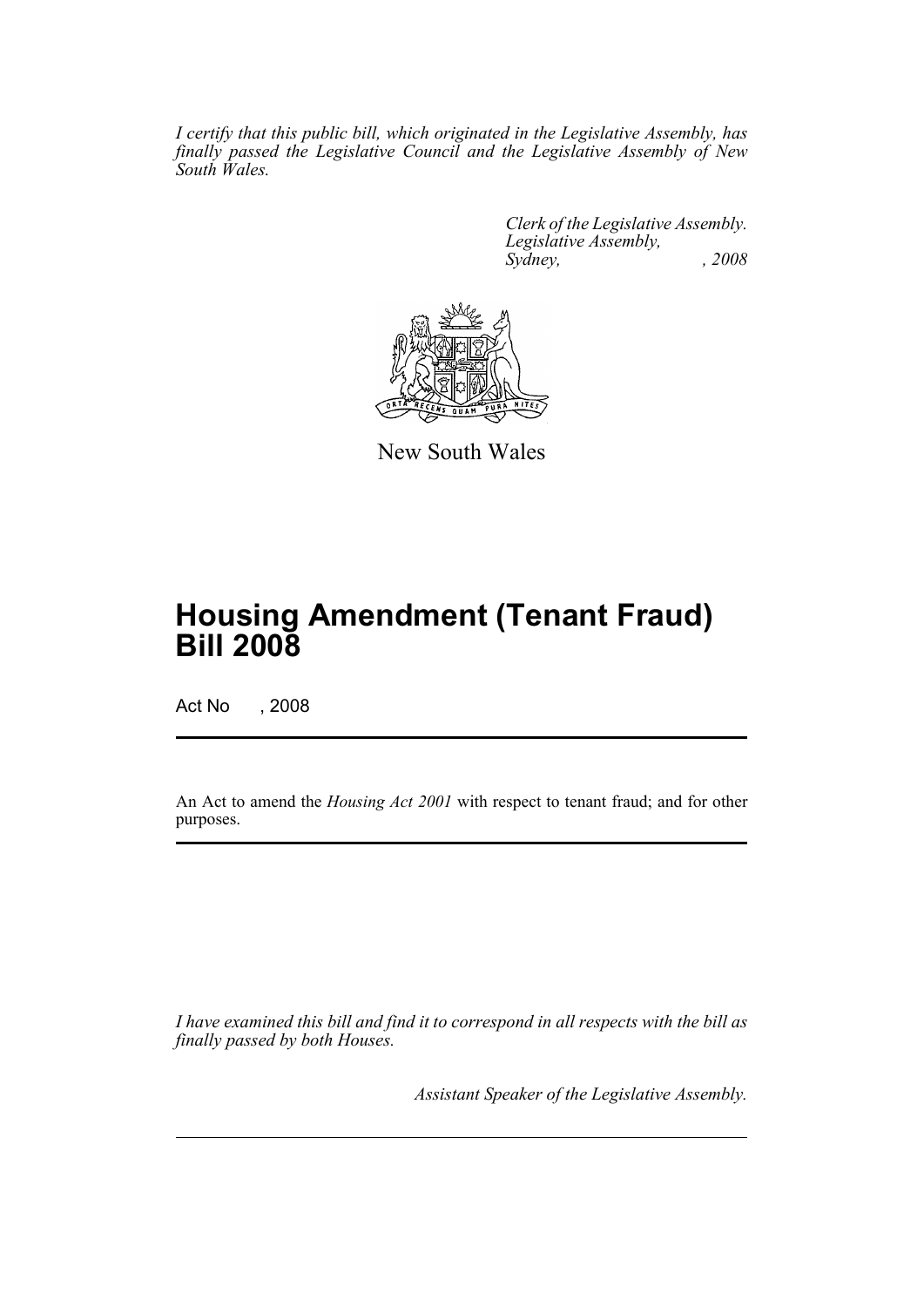## <span id="page-2-0"></span>**The Legislature of New South Wales enacts:**

## **1 Name of Act**

This Act is the *Housing Amendment (Tenant Fraud) Act 2008*.

## <span id="page-2-1"></span>**2 Commencement**

This Act commences on the date of assent to this Act.

## <span id="page-2-2"></span>**3 Amendment of Housing Act 2001 No 52**

The *Housing Act 2001* is amended as set out in Schedule 1.

## <span id="page-2-3"></span>**4 Repeal of Act**

- (1) This Act is repealed on the day following the day on which this Act commences.
- (2) The repeal of this Act does not, because of the operation of section 30 of the *Interpretation Act 1987*, affect any amendment made by this Act.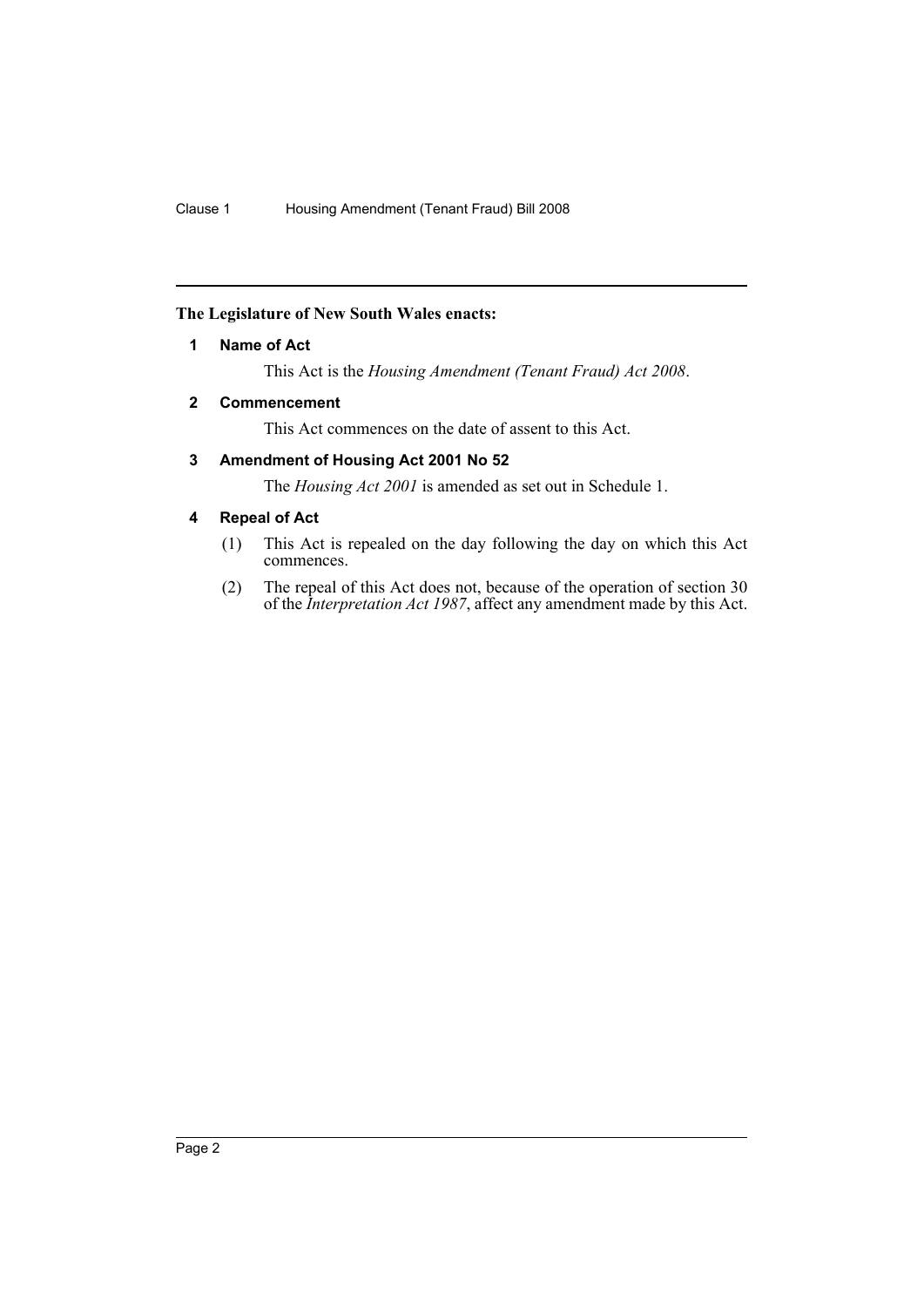Amendments **Schedule 1** and the set of the set of the set of the set of the set of the set of the set of the set of the set of the set of the set of the set of the set of the set of the set of the set of the set of the set

## <span id="page-3-0"></span>**Schedule 1 Amendments**

(Section 3)

## **[1] Section 69 False statements and representations**

Omit "20 penalty units" wherever occurring in section 69 (1) and (2). Insert instead "3 months imprisonment or 20 penalty units, or both".

## **[2] Sections 69A and 69B**

Insert after section 69:

## **69A Failure to notify of change of circumstances**

(1) A person must not, with the intention of retaining or continuing to obtain a benefit to which the person knows that he or she is not entitled, fail to notify the Corporation of any relevant change of circumstances within the time specified in subsection (2). Maximum penalty: 3 months imprisonment or 20 penalty units,

or both.

- (2) The Corporation must be notified under subsection (1) within 28 days after the person first becomes aware of the relevant change of circumstances.
- (3) In this section:

*benefit* means any accommodation, rental rebate or any other advantage or concession from the Corporation.

*relevant change of circumstances* means a change in the person's circumstances that will remove or reduce the person's entitlement to a benefit.

### **69B Access to information for preventing, investigating or prosecuting fraud**

- (1) For the purposes of preventing or investigating fraud against the Corporation, or prosecuting a person for any such fraud, the Corporation may request, collect, use and disclose information from any one or more of the following registers:
	- (a) a driver licence register within the meaning of the *Road Transport (Driver Licensing) Act 1998*,
	- (b) the Register within the meaning of the *Road Transport (Vehicle Registration) Act 1997*,
	- (c) the Register within the meaning of the *Business Names Act 2002*,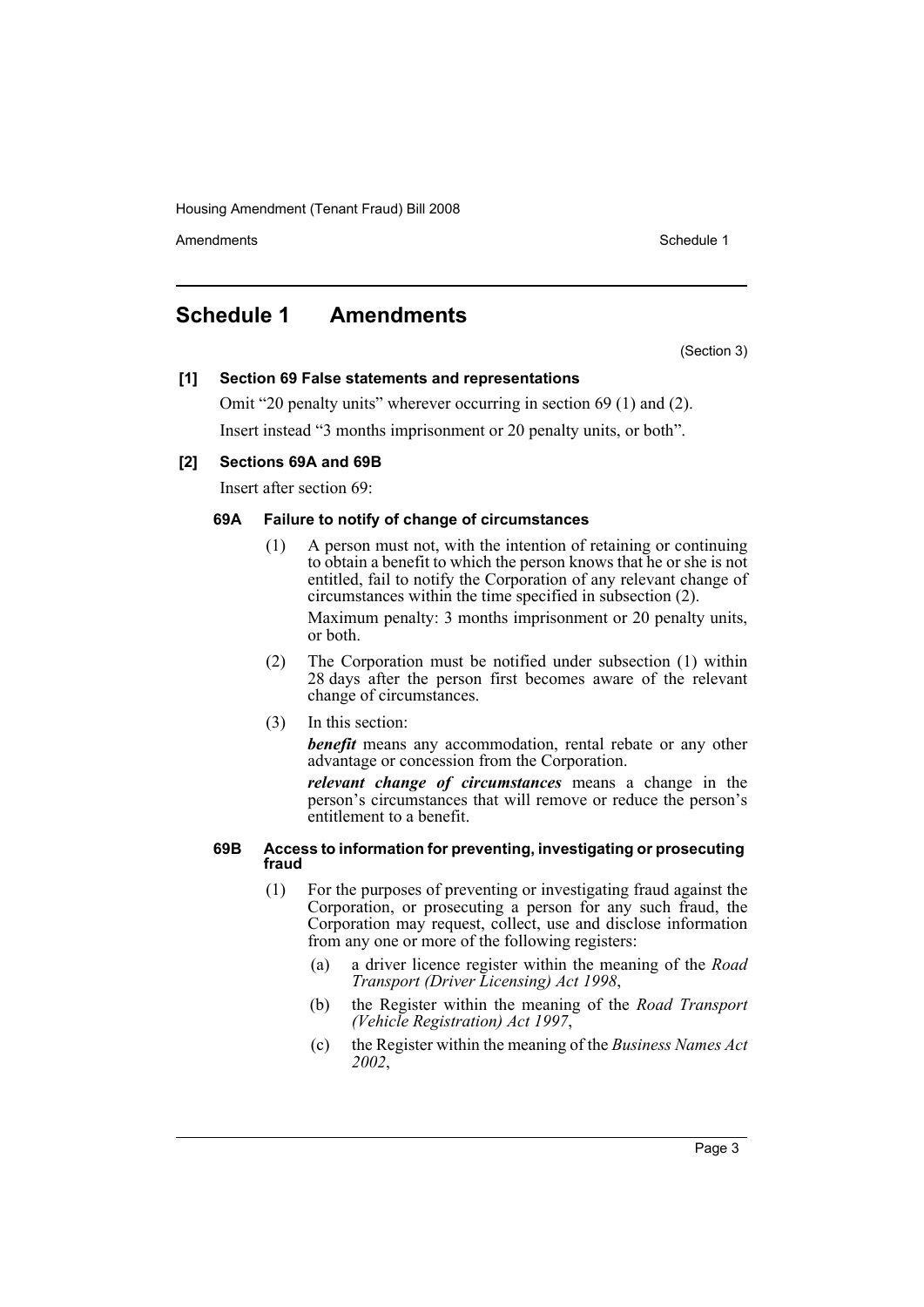Schedule 1 Amendments

- (d) the Register maintained under section 31B of the *Real Property Act 1900*,
- (e) the Register of Interests in Goods maintained under section 4 of the *Registration of Interests in Goods Act 1986*,
- (f) any register maintained under the *Maritime Services Act 1935* or the *Marine Safety Act 1998* with respect to registrable vessels.
- (2) A person or body who maintains a register referred to in subsection (1) is, on receipt of a written request from the Corporation, to disclose to the Corporation any information held on the register that relates to the person or property in respect of which the request is made.
- (3) The Corporation may, in relation to a request under this section for information about a person or property, disclose information about that person or property to the person or body to whom the request is being made.
- (4) In this section, *information* includes personal information within the meaning of the *Privacy and Personal Information Protection Act 1998*.

### **[3] Sections 72A and 72B**

Insert after section 72:

#### **72A Persons living with tenants liable to repay certain amounts**

A person is jointly and severally liable with another person (*the tenant*) to pay to the Corporation any amount that the tenant is liable to pay to the Corporation if:

- (a) the person lives or has lived with the tenant, and
- (b) the tenant is liable to pay the amount to the Corporation because the tenant improperly obtained a rental rebate or any other advantage or concession to which the tenant was not entitled because of the person living with the tenant, and
- (c) the person was over 18 years of age at the time the tenant became liable to pay the amount and knew, or should reasonably have suspected, that the tenant was improperly obtaining the rental rebate or the other advantage or concession.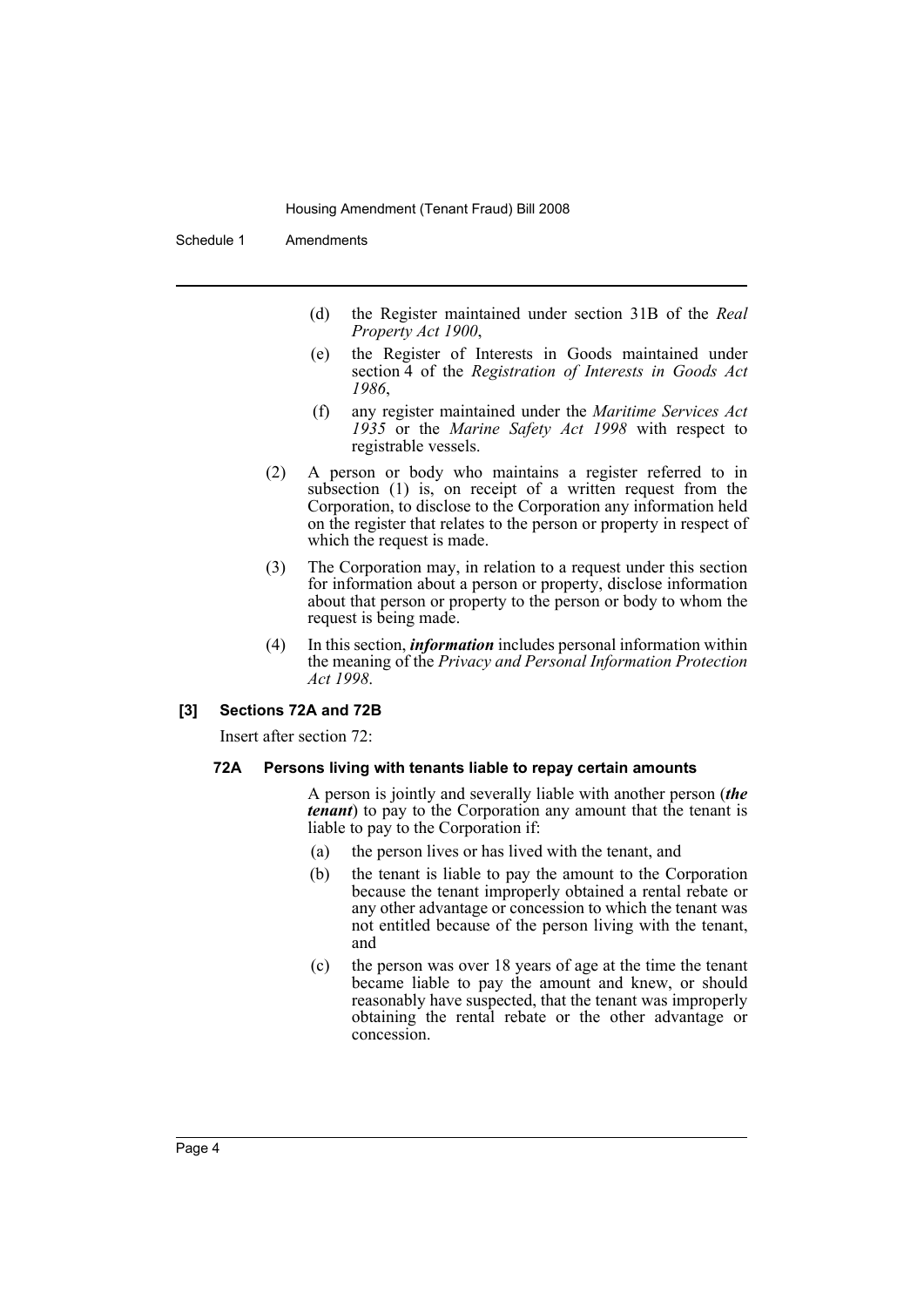Amendments **Amendments** Schedule 1

#### **72B Registration of debt as charge on land**

- (1) The Corporation may, after obtaining an order of a court in proceedings against a person for the recovery of money, apply to the Registrar-General for registration of the order in relation to any land owned by the person (including any land owned jointly with another person).
- (2) An application may not be made under this section unless:
	- (a) the amount payable to the Corporation under the order (or the total amount payable under the orders) to which the application relates exceeds \$1,000 or such other amount as is prescribed by the regulations, and
	- (b) the amount, or part of the amount, is payable because the person improperly obtained a rental rebate or any other advantage or concession from the Corporation.
- (3) An application under this section must define the land to which it relates.
- (4) The Registrar-General must, on application under this section and lodgment of the court order, register the order in relation to the land in such manner as the Registrar-General thinks fit.
- (5) There is created by force of this section, on the registration of the order, a charge on the land in relation to which the order is registered to secure the payment to the Corporation of the amount payable under the order.
- (6) Such a charge ceases to have effect in relation to the land:
	- (a) if the Corporation certifies in writing that the amount payable under the order has been paid to the Corporation or that the Corporation has otherwise agreed to the cancellation of the charge—on registration of the cancellation of the charge by the Registrar-General, or
	- (b) on the sale or other disposition of the property with the consent of the Corporation, or
	- (c) on the sale of the land to a purchaser in good faith for value who, at the time of the sale, has no notice of the charge,

whichever first occurs.

(7) Such a charge is subject to every charge or encumbrance to which the land was subject immediately before the order was registered and, in the case of land under the provisions of the *Real Property Act 1900*, is subject to every prior mortgage, lease or other interest recorded in the Register kept under that Act.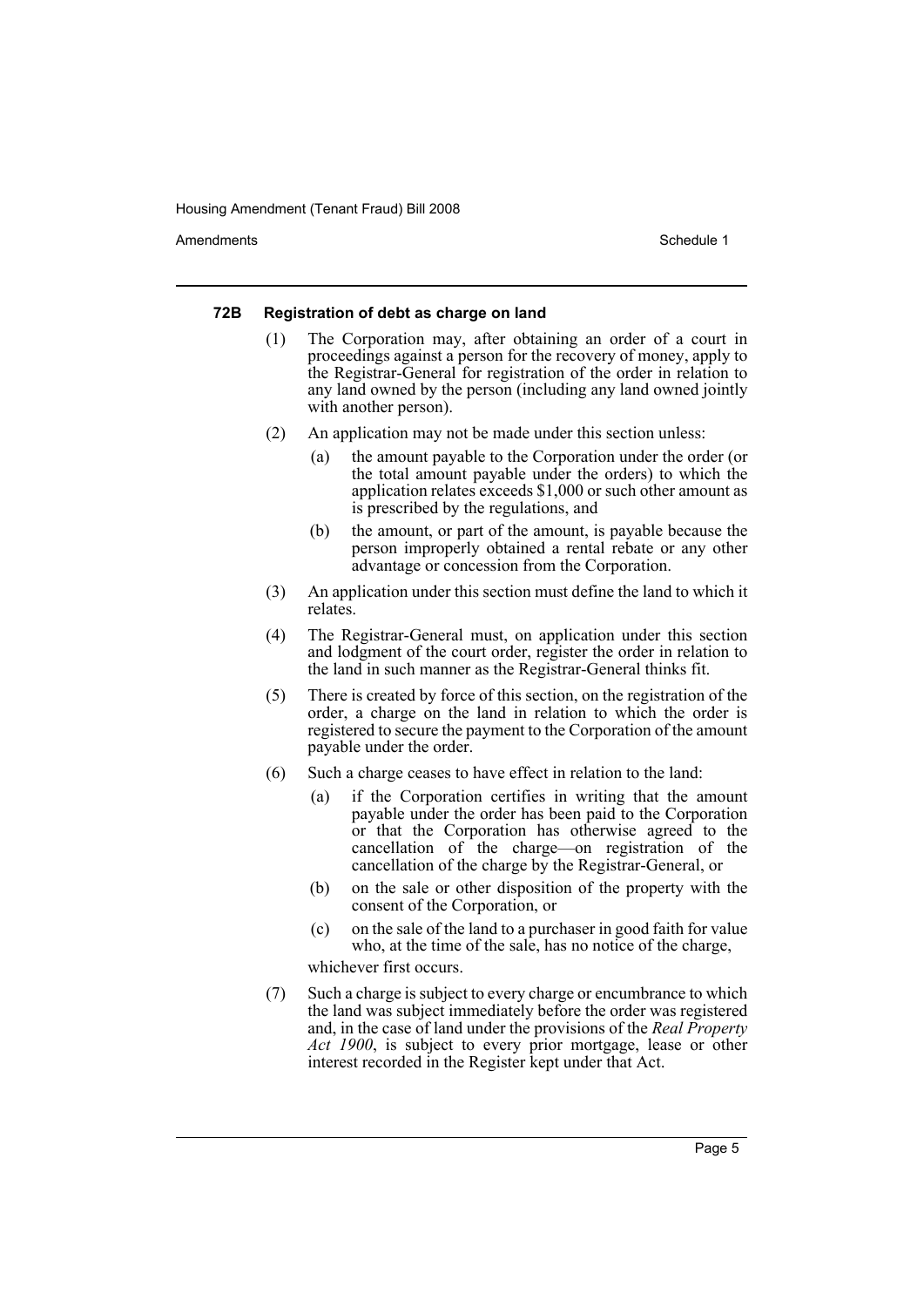Schedule 1 Amendments

- (8) Such a charge is not affected by any change of ownership of the land, except as provided by subsection (6).
- (9) If:
	- (a) such a charge is created on land of a particular kind and the provisions of any law of the State provide for the registration of title to, or charges over, land of that kind, and
	- (b) the charge is so registered,

a person who purchases or otherwise acquires the land after the registration of the charge is, for the purposes of subsection (6), taken to have notice of the charge.

- (10) If such a charge relates to land under the provisions of the *Real Property Act 1900*, the charge has no effect until it is registered under that Act.
- (11) In this section, a reference to an order of a court includes a reference to a judgment of a court.

## **[4] Section 73 Recovery of amounts due to Corporation**

Insert at the end of the section:

(2) The Corporation may recover an amount awarded to it by a court in proceedings against a person for the recovery of money by reducing or cancelling, in accordance with Part 7, any rental rebate to which the person may otherwise be entitled.

## **[5] Section 74 Proceedings for offences**

Insert at the end of the section:

(2) A prosecution or proceeding in respect of an offence under this Act may only be instituted by or on behalf of the Corporation.

## **[6] Schedule 3 Savings, transitional and other provisions**

Insert at the end of clause 1 (1):

*Housing Amendment (Tenant Fraud) Act 2008*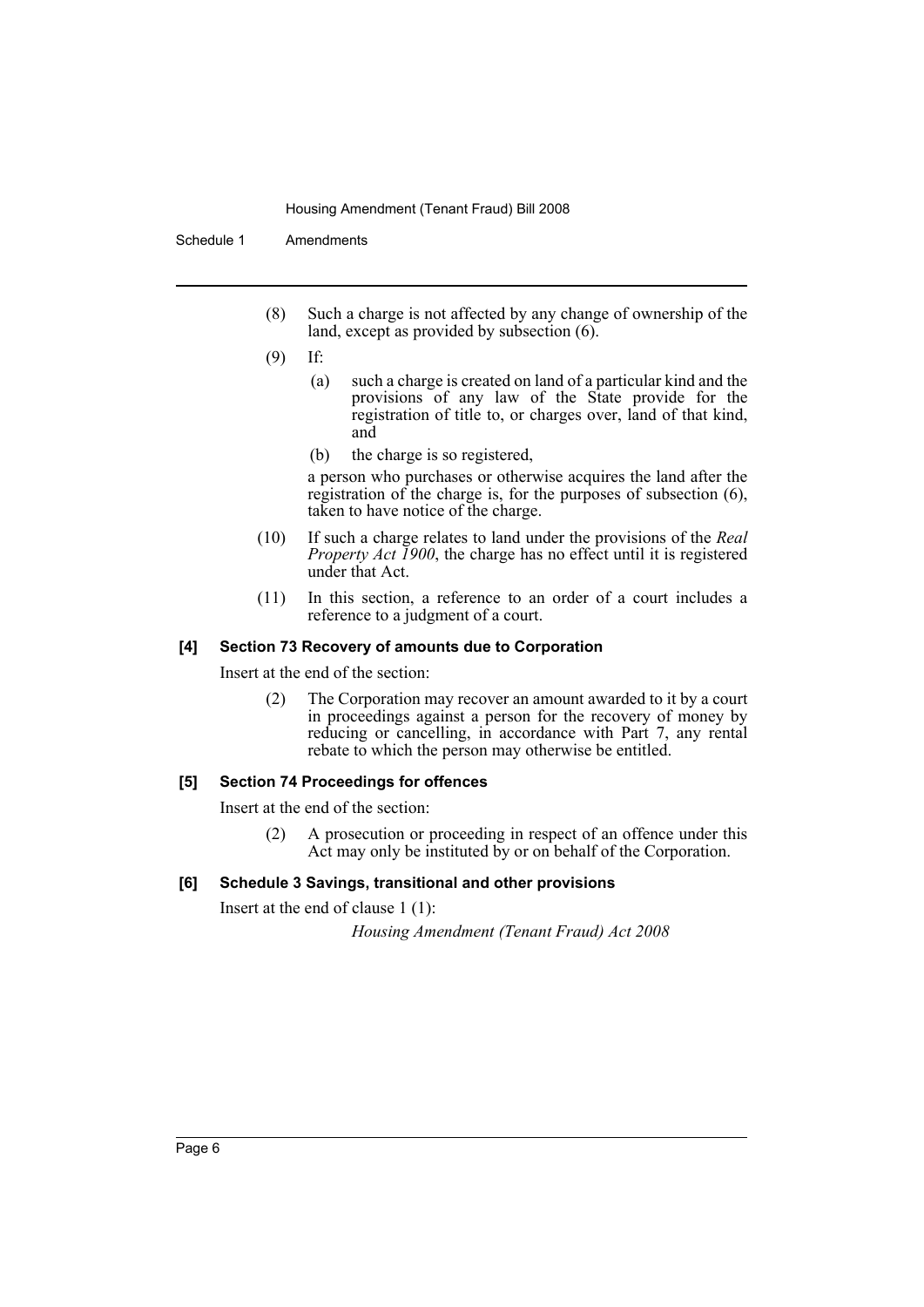Amendments **Schedule 1** and the set of the set of the set of the set of the set of the set of the set of the set of the set of the set of the set of the set of the set of the set of the set of the set of the set of the set

## **[7] Schedule 3**

Insert at the end of the Schedule with appropriate Part and clause numbering:

## **Part Provisions consequent on enactment of Housing Amendment (Tenant Fraud) Act 2008**

## **Failure to notify of change of circumstances**

- (1) Section 69A extends to a change in a person's circumstances that occurred before the commencement of that section but only if the change continues to affect the person's entitlement to accommodation or a rental rebate or any other advantage or concession from the Corporation after the commencement of that section.
- (2) A change of circumstances referred to in subclause (1) must be notified to the Corporation within 28 days after the commencement of section 69A.

### **Persons living with tenants liable to repay certain amounts**

Section 72A extends to an amount that a tenant (within the meaning of that section) was required to pay to the Corporation before the commencement of that section.

## **Registration of debt as charge on land**

Section 72B extends to an order that was obtained by the Corporation before the commencement of that section.

## **Part Tenant fraud amnesty**

## **Temporary amnesty**

- (1) The objective of this clause is to provide an amnesty:
	- (a) to encourage a person to notify the Corporation if the person is incorrectly or improperly obtaining a benefit from the Corporation, and
	- (b) to encourage a person to notify the Corporation of any change in the person's circumstances that removes or reduces the person's entitlement to a benefit from the Corporation, and
	- (c) to protect any such person from prosecution or civil proceedings in respect of the matters notified before the end of the amnesty period.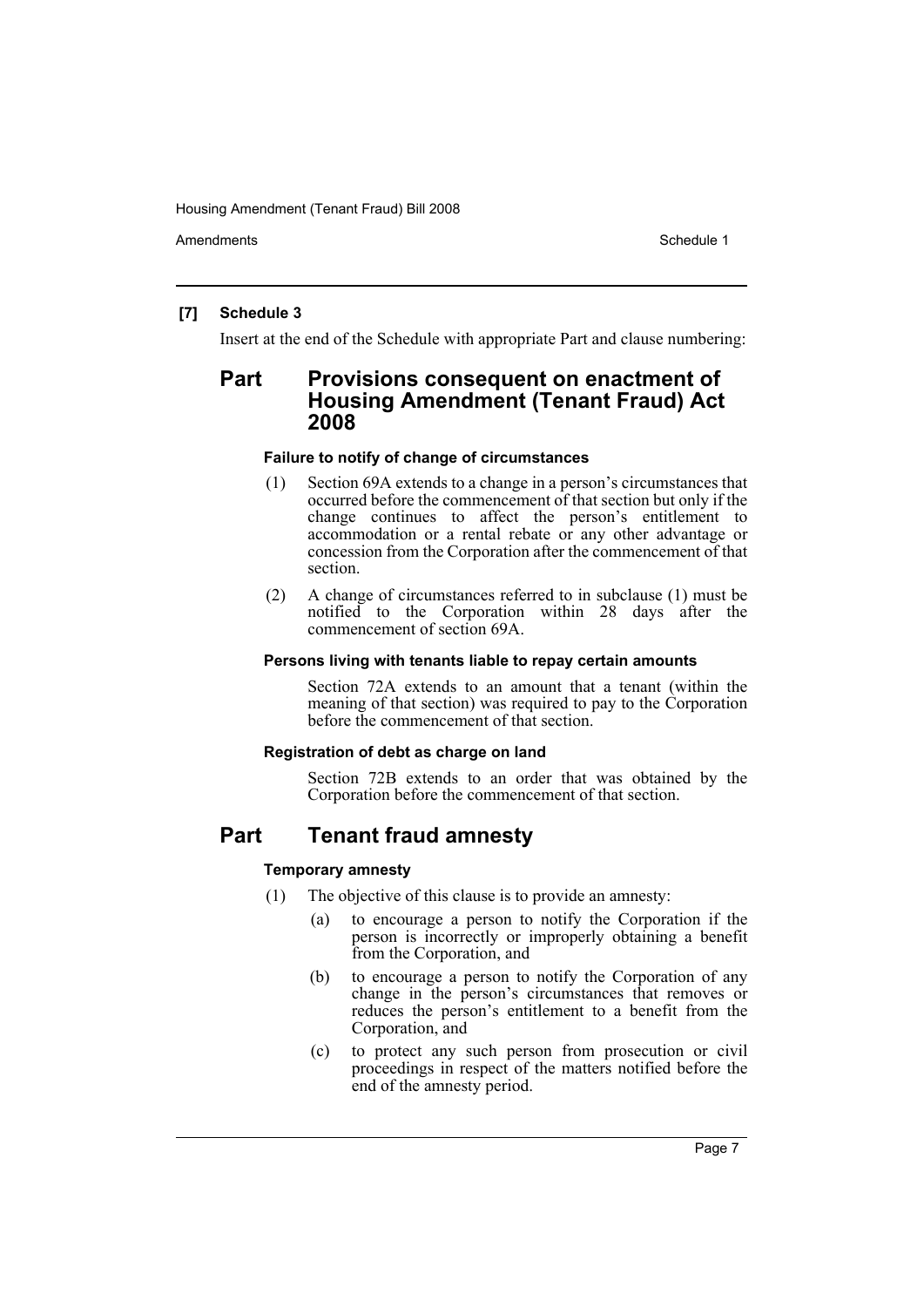Schedule 1 Amendments

(2) In this clause:

*benefit* includes an entitlement to accommodation or a rental rebate or any other advantage or concession.

*end of the amnesty period* means 1 October 2008 or such other day as may be prescribed by the regulations.

*fraud offence* means an offence relating to improperly obtaining a benefit from the Corporation, other than an offence that involves violence or a threat against a person.

**Note.** Examples of fraud offences include an offence under section 69 or 69A of this Act, or an offence under section 178BA or 178BB of the *Crimes Act 1900*.

- (3) A person cannot be prosecuted for a fraud offence in respect of any conduct that would constitute such an offence if the person notifies the Corporation of the person's conduct:
	- (a) before the end of the amnesty period, and
	- (b) before the Corporation has commenced an investigation into the conduct.
- (4) If a person notifies the Corporation in accordance with subclause (3), no action or proceeding may be brought by the Corporation to recover any penalty, damages or other monies from the person in respect of:
	- (a) the conduct constituting the fraud offence that occurred before the notification, or
	- (b) the benefit that the person incorrectly or improperly obtained, as a result of that conduct, from the Corporation before the notification.
- (5) The onus of proving that a notification took place for the purposes of this clause is on the person who made the notification.
- (6) This clause does not apply to any prosecution or to any action or proceeding commenced before the commencement of this clause.